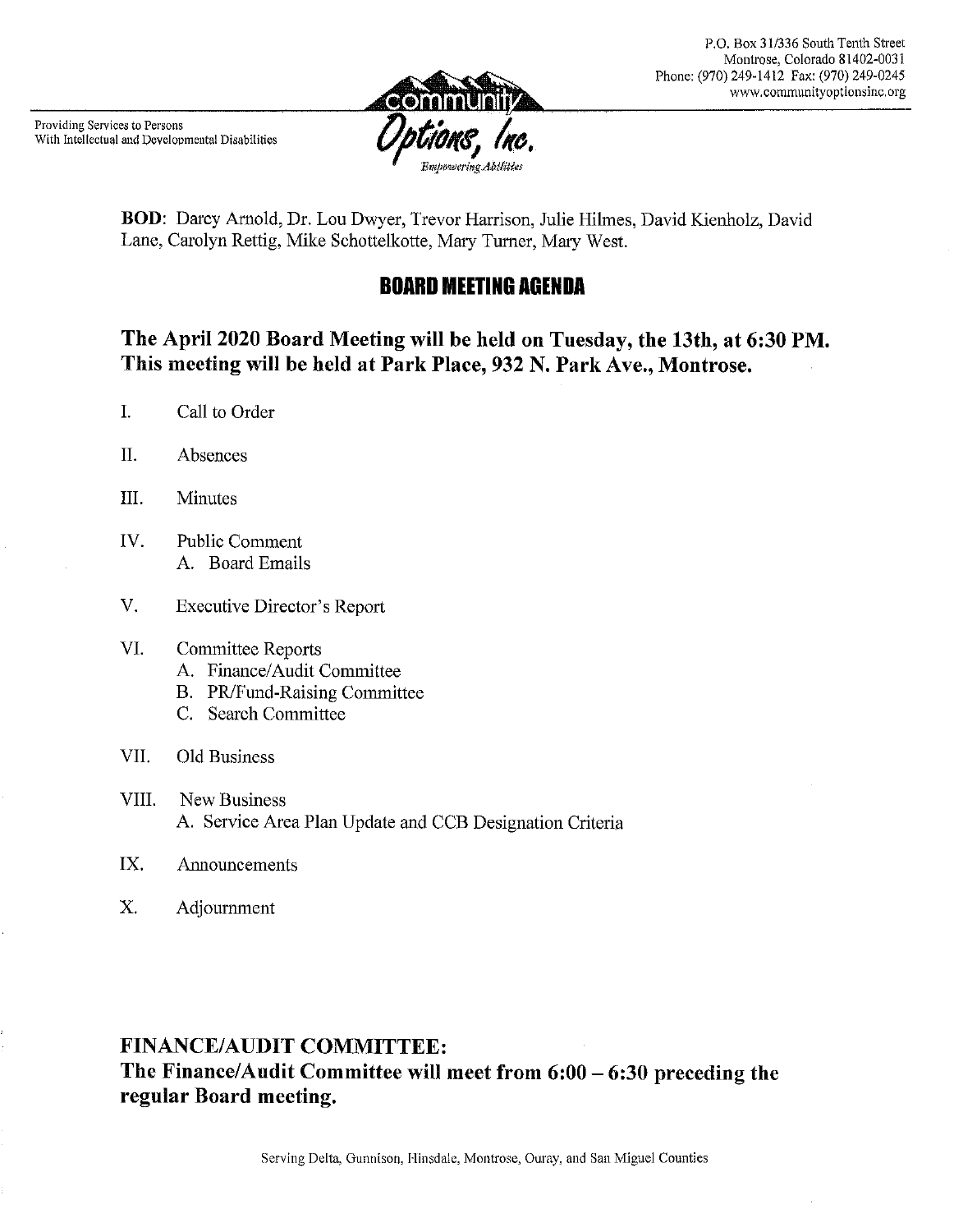P.O. Box 31/336 South Tenth Street Montrose, Colorado 81402-0031 Phone: (970) 249-1412 Fax: (970) 249-0245 www.communityoptionsine.org

Providing Services to Persons With Intellectual and Developmental Disabilities



# **BOARD MEETING MINUTES** February 9, 2021

Absences:

**Present:** Darcy Arnold Mary Turner Mary West Carolyn Rettig David Lane Dr. Lou Dwyer Julie Hilmes Mike Schottelkotte **Trevor Harrison** David Kienholz

**Staff Present:** Tom Turner **Steve Dahlman** Kevin Sowder Aimee Pruitt Chris McDonald Holly Tea

**Guest:** Traci Davis

- I. Call to Order: Meeting called to order at 6:32 pm by President Darcy Arnold.
- II. Absences: See above
- III. Minutes Review. Motion made by Mary Turner and seconded by Trevor Harrison to approve minutes from the January meeting. All in favor, motion carried.
- IV. **Public Comment:** 
	- A. Board Emails: Darcy reminded everyone to check your COI emails.
	- B. We had a prospective Board member, Traci Davis, join us at the invitation of Carolyn Rettig. The members of the Board all introduced themselves and spoke a bit about what being a part of the Board means to them.
- V. Executive Director's Report: At last month's meeting there was some discussion about Mountainfilm being virtual this year. Tom's Daily Press article this month gives all of the pertinent information for the event. Tom thanked Jim Womeldorf for all of his hard work helping to organize Mountainfilm.
	- The week before last, Tom received the annual application for our Community Centered Board designation, which is due April 15. Information gathering has begun to complete the application. At the last Admin Team meeting, (Feb. 1) there was some discussion about the Public Input Forum and the Satisfaction Surveys that are a part of the process. Last year this process was happening just as the pandemic hit so we were unable to hold the Forum like previous years, this year will be the more of the same. Further discussions will be held at the next Admin Team meeting (Feb. 15).
	- COVID Updates: Our CPR Team is still meeting weekly.  $\bullet$ 
		- The outbreak at Hillview has been resolved, the Health Department cleared  $\circ$ us, and people are doing well. Serving Delta, Gunnison, Hinsdale, Montrose, Ouray, and San Miguel Counties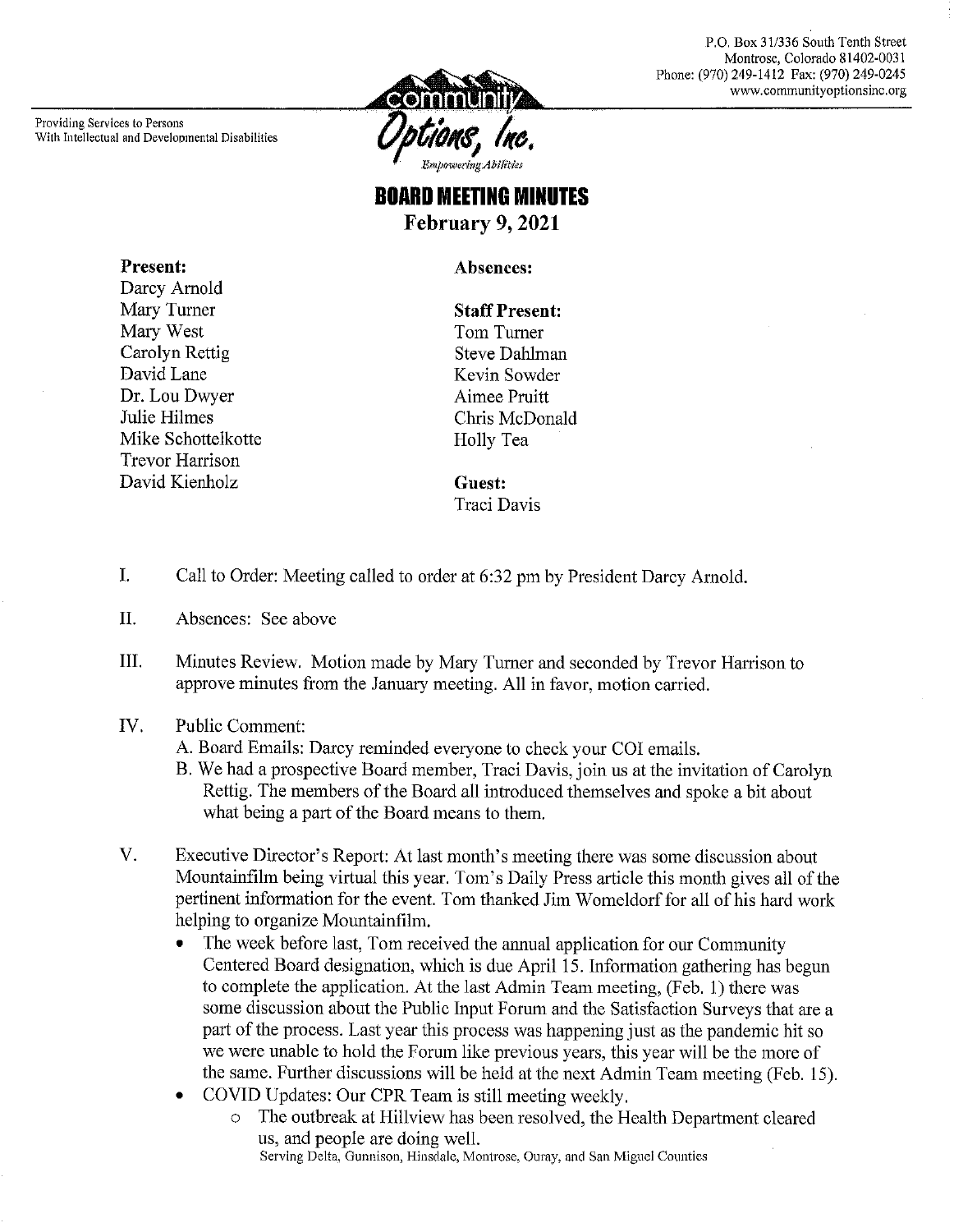- Our testing goes through the state and they are in the middle of changing the  $\circ$ provider they use; we will be set up with the new provider and will be using the state testing site.
- Delta and Montrose counties went from orange to vellow on the COVID color  $\circ$ dial so instead of group home staff having to be tested twice a week we are back down to once a week.
- There has been a fair amount of confusion regarding where exactly our  $\circ$ residents and staff fit on the scale for vaccinations (1-A, 1-B, etc.). The first clinic for Hillyiew will be held sometime this week, we will get people vaccinated as soon as possible.
- Lots of legislative updates; CFCM Tom received the Draft bill language last week, well 19 of the 77 pages. Tom and The Alliance Shock Team are still working on reviewing and amending the bill so there have been several meetings.
	- o Over the last couple weeks, we have had multiple meetings with Montrose and Delta County Health and Human Services as well as HCPF, regarding the possibilities of those entities maybe picking up our Case Management in the future, these conversations are going well, although the complicator is always the CCB functions, and where those will reside. There is another meeting with all of them tomorrow  $(02/10)$ .
- Tom and Steve had a meeting with HCPF to discuss rural sustainability. HCPF presented 5 priorities for a long-term strategy to help support rural providers but did not offer anything in terms of immediate help, as rural parts of the state continue to lose service capacity and availability. Colin (HCPF) requested a follow-up meeting this Thursday  $(02/11)$  with Tom and Rhonda (Eastern) that had to be rescheduled for  $02/17.$
- As a part of the Medicaid revalidation process, we were informed that we are being  $\bullet$ pulled into Public Utility Commission requirements for our home to day program transportation. This includes the same restrictions for our people, who may only drive eight blocks, as it does for over the road truck drivers. A bill is being introduced in the legislature to attempt to keep HCPF with oversight responsibility and make the requirements more reasonable.
- Received notice of Governor Polis's Executive Order, starting Jan 1, 2021 there will be an 8% increase on Group Home Rates and a 10% increase in Day Hab., SLS, and Transportation that lasts through March 31, 2021. The JBC has proposed an additional 27.4% rate increase on Day Hab., SLS, and Transportation going retroactive to July 19, 2020, when the retainer payments stopped. This proposal will go into a supplemental bill, and we should know one way or the other by March 1, 2021.
- Governor Polis submitted a proposed budget to legislature, but he didn't add a rate  $\bullet$ increase for us for the coming year. The JBC has proposed to reinstate the 1% that was taken last year and add 1.5% on top of that for a total 2.5% rate increase., It should start July 1,2021 if it passes, we should find out the end of May or Early June. Lots of good financial news.
- Darcy thanked Tom for building wonderful relationships with legislators and the like that helped open the door for help.
- VI. **Committee Reports:** 
	- A. Finance/Audit Committee: Steve presented the financial report for December 2020. The December books have the highest posted revenue we've ever seen. A lot of the revenue was from the PPP loan and the loan forgiveness that came through, one million dollars was posted as revenue. If it wasn't for the money from the PPP loan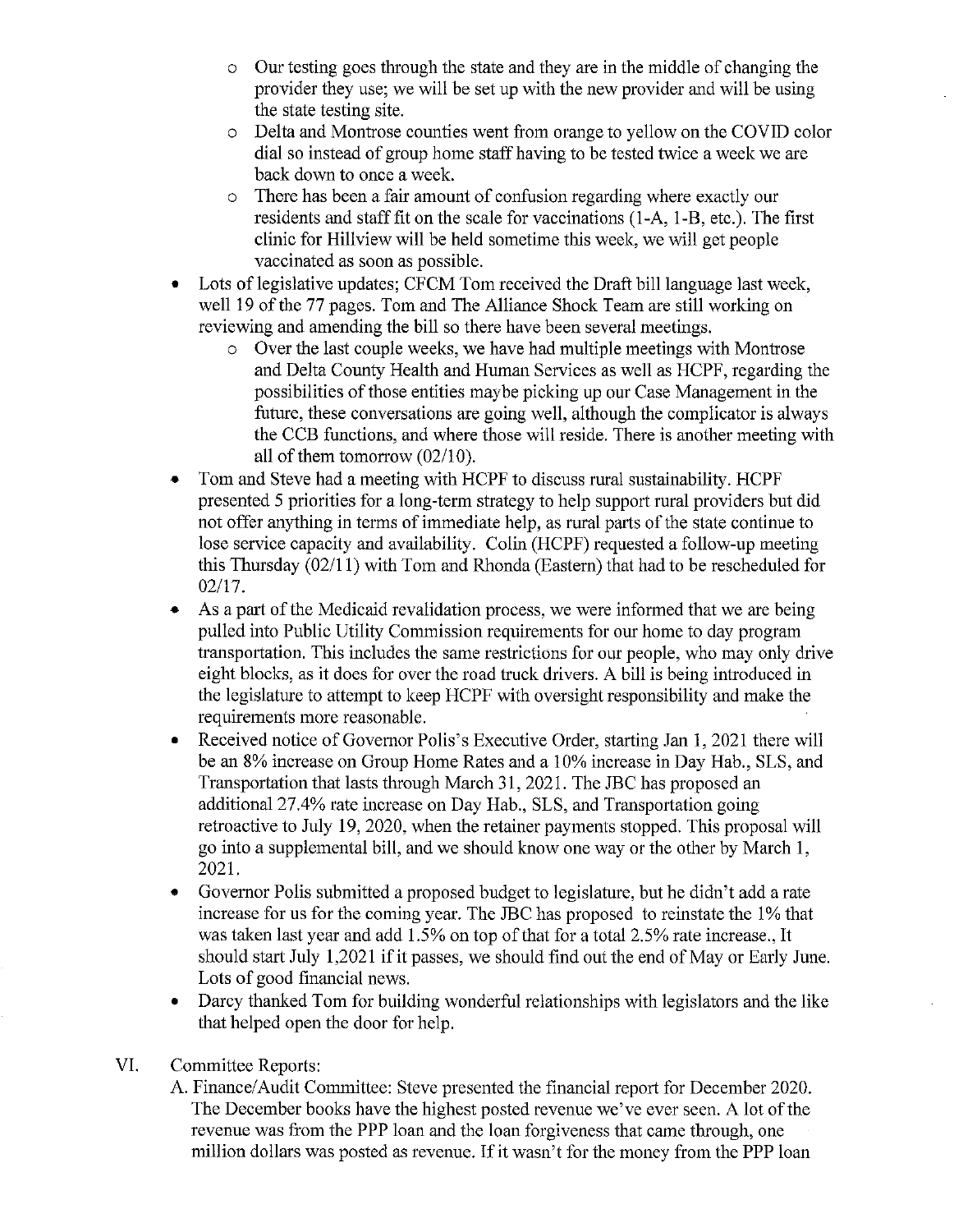and the \$36K reimbursement from C-DOT, we would've had about an \$85K deficit for December. Operating expenses are down 4% from what was budgeted, we have 15 staff vacancies we're trying to fill that count for part of the lower expenses. The PPP money moving from liability to revenue helped cut our liabilities in half which makes our balance sheet look better. Steve shared a document that showed some of the numbers with the upcoming rate increases and where the money came from that made the increases possible.

1.) Final Audit Review/Approval: Everything looked good. Our one black mark was the fact we didn't have our new health insurance accounting completed by the end of year, other than that, the auditors were happy. Mike Schottelkote motioned to approve the final audit as presented, seconded by David Lane. All in favor, motion carried.

Trevor Harrison motioned to approve financial report as presented, seconded by Mike Schottelkotte. All in favor, motion carried.

- B. PR/Fund-Raising Committee: Lori Sharp is absent (excused). Logos are being applied to the new vans. As you drive around town you can't help but notice the logos, they're beautiful and just pop out. We raised around \$46K during the logo campaign, it was successful, and Lori is wonderful.
- C. Search Committee: The window for receiving applications closed on 02/05, we have several applications/resumes to look over. Chris M. (Special Projects Director) has been very helpful with this process. Chris wrote the Job Description for Executive Director to make sure everything was legal, and she has handled all of the information that goes along with this process. Darcy and the Search Committee thanked Chris; they couldn't have done this without her. The next meeting of the Search Committee will be held this Thursday  $(02/11)$  at 4 pm, to review the applications and other information from staff. A lot of stuff to go over and consider at this point, but not much else to report. Tom thanked the entire Search Committee for doing a wonderful job, especially since most of the committee have never been through this process before, they're doing amazing.
- VII. Old Business: None.
- VIII. New Business:
	- A. Policy and Procedure Review and Approval. Chris presented the Board with three Policies & Procedures to vote on; The all-new Targeted Case Management, written by Elaine W. and required by the State, Facility and Property Maintenance Management (an updated version), and Client Transport Safety (also an updated version). Mike Schottelkotte motioned to approve all three Policies & Procedures as written, seconded by Trevor Harrison. All in favor, motion carried.
- Announcements: David Kienholz is working on a possible transaction for the property on IX. East Main.
- Adjournment: Motion to adjourn put forth by Darcy Arnold. Meeting was adjourned at X. 7:55 PM.

Respectfully submitted, Aimee Pruitt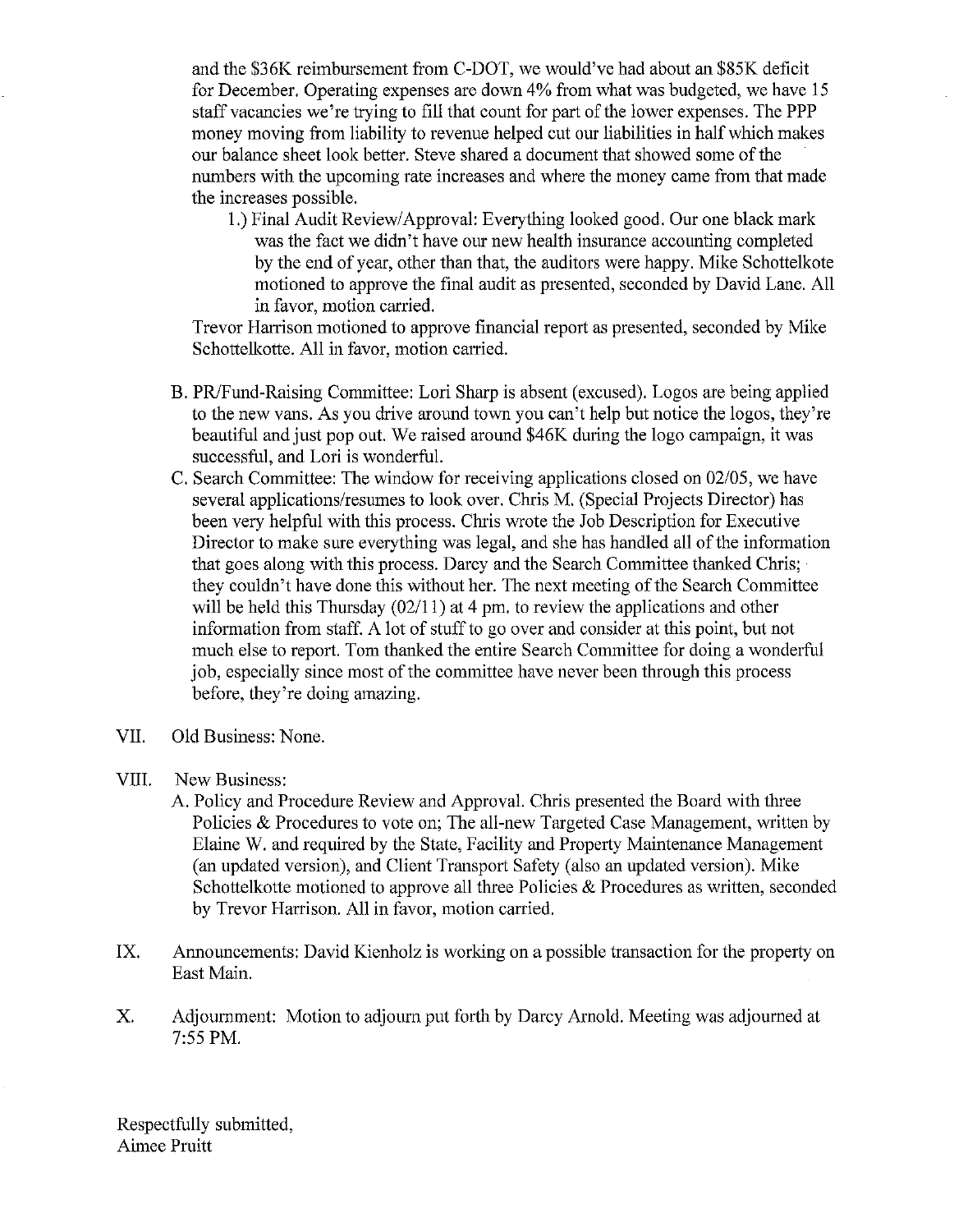# **Mountainfilm on Tour is finally back**

For everyone who has been eagerly awaiting this announcement, Community Options and the Uncompahgre Valley Alliance have completed arrangements to offer a 15th anniversary Mountainfilm on Tour-Montrose event, and this year you can attend from home in your jammies!

This virtual online event will be open for viewing from 9 a.m. Feb. 19 through 9 a.m. Feb. 21. The show will involve 112 minutes of films varying from two to 21 minutes in length, and will include subjects such as adrenaline skateboarding; a father and daughter living and surfing on the coast of Iceland; radical mountain biking; a man who restores an old fishing boat and sails it up to northern British Columbia; an exceptional home in Denver whose volunteers welcome immigrants released from ICE detention and help them integrate into community life; and a former guitarist who finds treatment for his Parkinson's disease by playing ping pong.

To attend, go to mountainfilm.org/tour, click on the tour schedule, and then the event, and follow the instructions. A free virtual ticket is



# **Community Options Ink** By Tom Turner

required and can be reserved ahead of time, and there is an opportunity to make a donation once you select a ticket. You then have access to that 48-hour period to watch the films at your leisure.

As has always been the case, this event would not be possible without the support and generosity of our underwriters Alpine Bank, Four Seasons Investment Advisors and the Masters Law Firm. Please join us in thanking and supporting these generous local sponsors.

The two organizations offering this special showing of films share a common mission of promoting quality of life for citizens in our area. Community Options provides a wide array of services and supports to nearly 400 children and adults with intellectual and developmental disabilities across

Montrose, Delta, Gunnison, San Miguel, Ouray and Hinsdale counties. Our passion is empowering abilities to help people live meaningful, healthy, happy and fulfilling lives of their own choosing, and to be included in the fabric of their communities to the fullest extent possible.

Uncompahgre Valley Alliance is a non-profit community organization that is part of Western Colorado Alliance. It is an alliance for community action helping people of Montrose County protect and preserve their quality of life in western Colorado. UVA aims to help build a healthy and sustainable community by educating the public about local issues, and by encouraging its members to support positive growth in our region in the name of social and economic justice, as well as environmental stewardship.

As in past years, the two organizations will split the evening's proceeds evenly, so please join us for an unforgettable film event and support these two important non-profit organizations.

Tom Turner is the executive director of Community Options.

ICOE HYMARI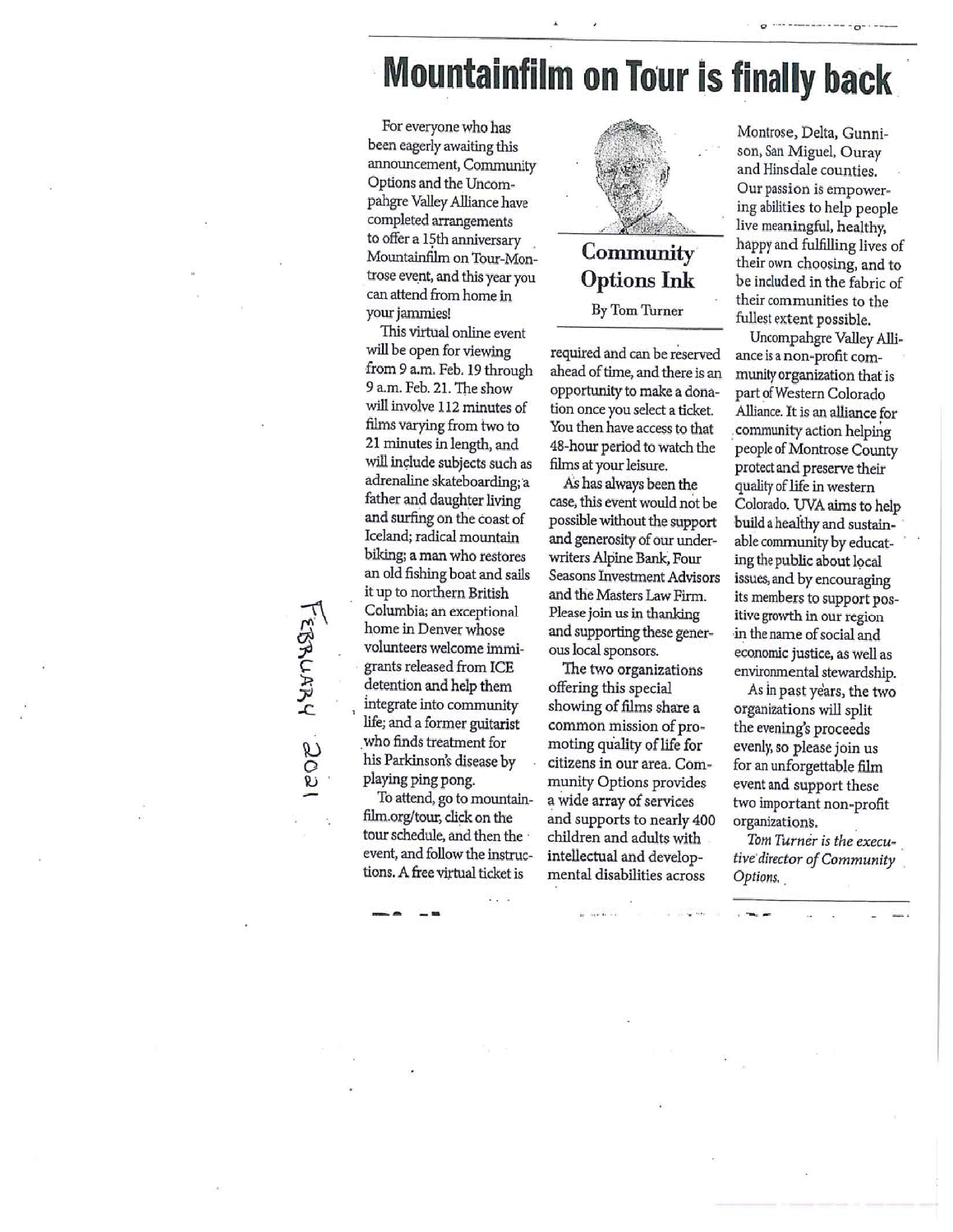#### Community Options, Inc. FY21 FINANCE REPORT AS OF 12/31/2020

2/9/2021

#### Reports attached:

1. Balance Sheet/Working Capital Report

2. Revenue and Expense Statement

#### Summary:

#### REVENUES

Posting the forgiven PPP loan as revenue plus the revenue associated with our first CDOT vehicle resulted in a huge revenue bump in December. If you remove the revenue from those two sources from the monthly totals we would have incurred an \$87k loss from operations.

#### **EXPENSES**

With staff vacancies still high and other savings we are 3.7% below budgeted expense. That reflects a \$300k savings. With terrible staff vacancy at Hillview due to sickness, the latter part of December required payment of double time wages to meet scheduling needs. This will cause additional expense in January as well.

| <b>Working Capital as of 12/31/20</b>       |                      |                      |                   |             |                                                                   |
|---------------------------------------------|----------------------|----------------------|-------------------|-------------|-------------------------------------------------------------------|
|                                             | <b>Current</b>       | 7/1/2020             | <b>Net Change</b> | Increase of | \$1,024,746 Removing short-term liability of PPP loan responsible |
|                                             | <b>Month</b>         | <b>Balance</b>       | from 7/1/20       |             | for this increase                                                 |
|                                             | 2,149,961            | \$<br>451,532        | \$<br>1,698,429   |             |                                                                   |
| Balance Sheet as of 12/31/20                |                      |                      |                   |             |                                                                   |
|                                             | <b>Current</b>       | 7/1/2020             | Net % Change      |             |                                                                   |
|                                             | <b>Month</b>         | Ratio                | from 7/1/20       |             |                                                                   |
| <b>Current Ratio</b>                        | 3.162                | 1.162                | 172.01%           |             |                                                                   |
| <b>Curr Assets/All Liabilities</b>          | 1.298                | 0.927                | 40.07%            |             |                                                                   |
|                                             |                      |                      |                   |             |                                                                   |
| <b>Capital/Ops Projects:</b>                | \$                   | <b>Current Month</b> |                   |             |                                                                   |
|                                             | \$<br>45,416         | Year-to-Date         |                   |             |                                                                   |
| <b>Revenue to 12/31/2020</b>                | <b>Actual</b>        | <b>Budget</b>        | $+/-$             |             |                                                                   |
| Agency                                      | 58.06%               | 50.00%               | 8.06%             |             |                                                                   |
| Agency w/o Children's Svc                   | 59.33%               | 50.00%               | 9.33%             |             |                                                                   |
| Comparative Expense Review as of 12/31/2020 |                      |                      |                   |             |                                                                   |
| <b>Expenses:</b>                            | <b>Current Month</b> | <b>Last Month</b>    | Cur Mth/Last Yr   |             |                                                                   |
|                                             | over/(under)         | over/(under)         | over/(under)      |             | <b>Comment-See Summary</b>                                        |
| <b>Agency</b>                               | $-3.82%$             | $-3.51%$             | $-0.94%$          |             |                                                                   |
| <b>Agency w/o Children's</b>                | $-3.82%$             | $-3.51%$             | $-0.81%$          |             |                                                                   |
| Children's Svc's                            | $-13.18%$            | $-8.68%$             | $-2.94%$          |             |                                                                   |
| Day/SLS Program Svc's                       | $-10.36%$            | $-9.17%$             | $-1.80%$          |             |                                                                   |
| <b>Residential Svc's</b>                    | 0.61%                | 0.50%                | 0.69%             |             |                                                                   |
| <b>Adult Services</b>                       | $-2.90%$             | $-2.59%$             | $-0.15%$          |             |                                                                   |
| Case Mgmt.                                  | $-2.10%$             | $-2.28%$             | $-5.52%$          |             |                                                                   |
| <b>Transportation Svc's</b>                 | $-9.93%$             | $-9.77%$             | 7.94%             |             |                                                                   |
| Admin                                       | $-2.56%$             | $-2.03%$             | $-1.41%$          |             |                                                                   |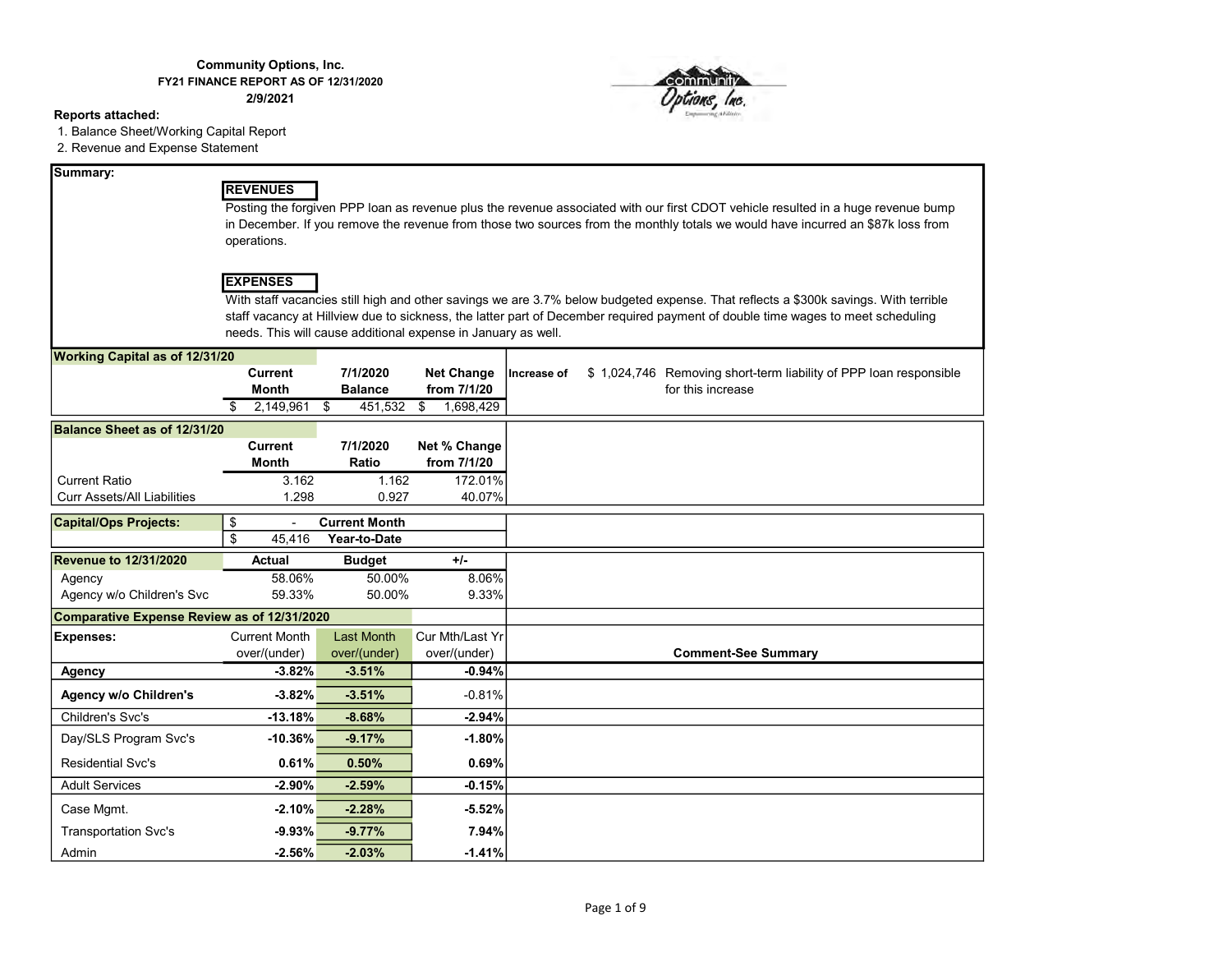

#### COMMUNITY OPTIONS, INC.--BALANCE SHEET & WORKING CAPITAL REPORT FY21 PERIOD ENDING 12/31/2020 (50% OF FY21) 2/9/2021

| <b>ASSETS:</b>                                                                                                                                                                                       | 12/31/2020                                                                                     |                                        | 11/30/2020                                                                                         |                                             | 10/31/2020                                                                                              |                                      | 6/30/2020                                                                              |                            | 6/30/2019                                                                              | 6/30/2018                                                                       |
|------------------------------------------------------------------------------------------------------------------------------------------------------------------------------------------------------|------------------------------------------------------------------------------------------------|----------------------------------------|----------------------------------------------------------------------------------------------------|---------------------------------------------|---------------------------------------------------------------------------------------------------------|--------------------------------------|----------------------------------------------------------------------------------------|----------------------------|----------------------------------------------------------------------------------------|---------------------------------------------------------------------------------|
| <b>Current Assets</b><br><b>Operating Cash Accts</b><br>Cash Held in Trust<br><b>Prepaid Expenses</b><br>Medicaid A/R<br>State A/R<br>Misc. A/R (Spec Nds, VR, Gen'l)<br>Voc Trade A/R<br>Client A/R | \$2,216,855<br>161,650<br>\$<br>81.700<br>477,326<br>\$<br>84,563<br>109,819<br>2,651<br>9,923 |                                        | 2,319,902<br>\$<br>120.654<br>\$<br>81,540<br>451,720<br>\$<br>52,959<br>120,853<br>2,740<br>9,058 |                                             | 2,222,110<br>\$<br>121.467<br>\$<br>81,195<br>473,084<br>100,027<br>- \$<br>(11, 283)<br>5,948<br>8,929 |                                      | 2,157,846<br>\$<br>199,748<br>39,116<br>590,569<br>54,620<br>178,547<br>2,775<br>9,100 |                            | \$1,069,872<br>63,912<br>37,232<br>532,669<br>\$<br>192,542<br>7,793<br>4,710<br>9,548 | 706,828<br>772,149<br>114,115<br>497,328<br>168,289<br>24,143<br>4,704<br>7,210 |
| <b>Total Current Assets *</b>                                                                                                                                                                        |                                                                                                | \$3,144,487                            |                                                                                                    | \$3,159,426                                 |                                                                                                         | \$3,001,477                          |                                                                                        | 3,232,321                  | \$1,918,278                                                                            | \$2,294,766                                                                     |
| <b>Notes Receivable</b><br>Assets held for sale                                                                                                                                                      | 43,558<br>\$                                                                                   | $43,558$ \ \$<br>- \$<br>875,000<br>£. | 43,967                                                                                             | 43,967 $\frac{1}{3}$<br>- \$<br>\$1,087,471 | 44,413                                                                                                  | $44,413$ \ \$<br>- \$<br>\$1,087,471 | 46,001 \$                                                                              | 46,001<br>1,087,471<br>-\$ | $\sqrt{3}$<br>147,884<br>147,884<br>- \$<br>\$1,087,471                                | 207,729<br>207,729<br>l \$<br>- 56<br>\$1,087,471                               |
| <b>Fixed Assets</b><br>Office Eqmt<br><b>Trans Eqmt</b><br>Land<br>Bldgs & Imprvmts<br>Program Eqmt<br>Cur. Yr. Capital & Work In Progress                                                           | 6,631<br>215,523<br>604,605<br>\$2,166,153<br>18,321<br>42,142                                 |                                        | 7,334<br>\$<br>218,531<br>\$<br>604,605<br>\$<br>\$<br>2,185,500<br>18,797<br>42,142               |                                             | 8,037<br>\$<br>221,539<br>- 35<br>604,605<br>\$<br>2,204,847<br>\$<br>19,273<br>42,142                  |                                      | 10,849<br>\$<br>233,571<br>604,605<br>2,282,235<br>21,177                              |                            | 20,145<br>71,273<br>\$<br>604,605<br>S.<br>2,482,235<br>\$<br>23,780                   | 5,448<br>62,817<br>629,626<br>2,259,162<br>\$<br>12,210<br>455,774<br>\$        |
| <b>Total Fixed Assets</b>                                                                                                                                                                            |                                                                                                | \$3,053,375                            |                                                                                                    | \$3,076,909                                 |                                                                                                         | \$3,100,443                          |                                                                                        | 3,152,437                  | \$3,202,038                                                                            | \$3,425,037                                                                     |
| <b>TOTAL ASSETS</b>                                                                                                                                                                                  |                                                                                                | \$7,116,420                            |                                                                                                    | \$7,367,773                                 |                                                                                                         | \$7,233,806                          |                                                                                        | 7,518,230                  | \$6,355,671                                                                            | \$7,015,003                                                                     |
| <b>LIABILITIES &amp; FUND BALANCES:</b><br>Liabilities<br><b>Current Liabilities*</b><br>Long Term Liabilities                                                                                       | \$994,526<br>\$1,427,394                                                                       |                                        | 2,034,211<br>1,392,686                                                                             |                                             | 1,999,290<br>1,397,509                                                                                  |                                      | 2,780,789<br>\$<br>706,362                                                             |                            | \$1,649,834<br>876,287<br>\$                                                           | \$1,025,978<br>\$1,812,285                                                      |
| <b>Total Liabilities</b>                                                                                                                                                                             |                                                                                                | \$2,421,920                            |                                                                                                    | \$3,426,897                                 |                                                                                                         | \$3,396,799                          |                                                                                        | 3,487,151                  | \$2,526,121                                                                            | \$2,838,263                                                                     |
| <b>Fund Balance</b><br><b>Net Income</b>                                                                                                                                                             | \$3,777,867<br>916,631                                                                         |                                        | 4,031,080<br>\$<br>-\$<br>(90, 203)                                                                |                                             | 4,031,080<br>\$<br>  \$<br>(194, 072)                                                                   |                                      | 3,876,594<br>\$<br>154,485<br>- \$                                                     |                            | \$4,176,740<br>(347, 189)<br>\$                                                        | \$4,587,774<br>(411, 034)<br>Ŝ.                                                 |
| <b>Total Fund Bal &amp; Net Income</b>                                                                                                                                                               |                                                                                                | \$4,694,497                            |                                                                                                    | \$3,940,877                                 |                                                                                                         | \$3,837,008                          |                                                                                        | 4,031,079                  | \$3,829,551                                                                            | \$4,176,740                                                                     |
| TOTAL LIABILITIES & FUND BALANCE                                                                                                                                                                     |                                                                                                | \$7,116,420                            |                                                                                                    | \$7,367,773                                 |                                                                                                         | \$7,233,806                          |                                                                                        | 7,518,230                  | 6,355,672                                                                              | $\sqrt{5}$ 7,015,004                                                            |

|                                 | 12/1/3120     | 11/30/2020    | 10/31/2020    | 6/30/2020     | 6/30/2019     | 6/30/2018     |
|---------------------------------|---------------|---------------|---------------|---------------|---------------|---------------|
| <b>WORKING CAPITAL BALANCE</b>  | 2,149,961     | 1,125,215     | 1,002,187     | 451,532       | 268,444       | 1,268,788     |
| Change:                         |               |               |               |               |               |               |
| From Previous Month             | 1,024,746     | 123,029       | 655,283       |               |               |               |
| FY to Date:                     |               |               |               |               |               |               |
| 451,532<br>(Balance at 7/1/20)= | 1,698,429     | 673,683       | 550,655       | 183,088       | (1,000,344)   | #REF!         |
|                                 | (from 7/1/20) | (from 7/1/20) | (from 7/1/20) | (from 7/1/19) | (from 7/1/18) | (from 7/1/17) |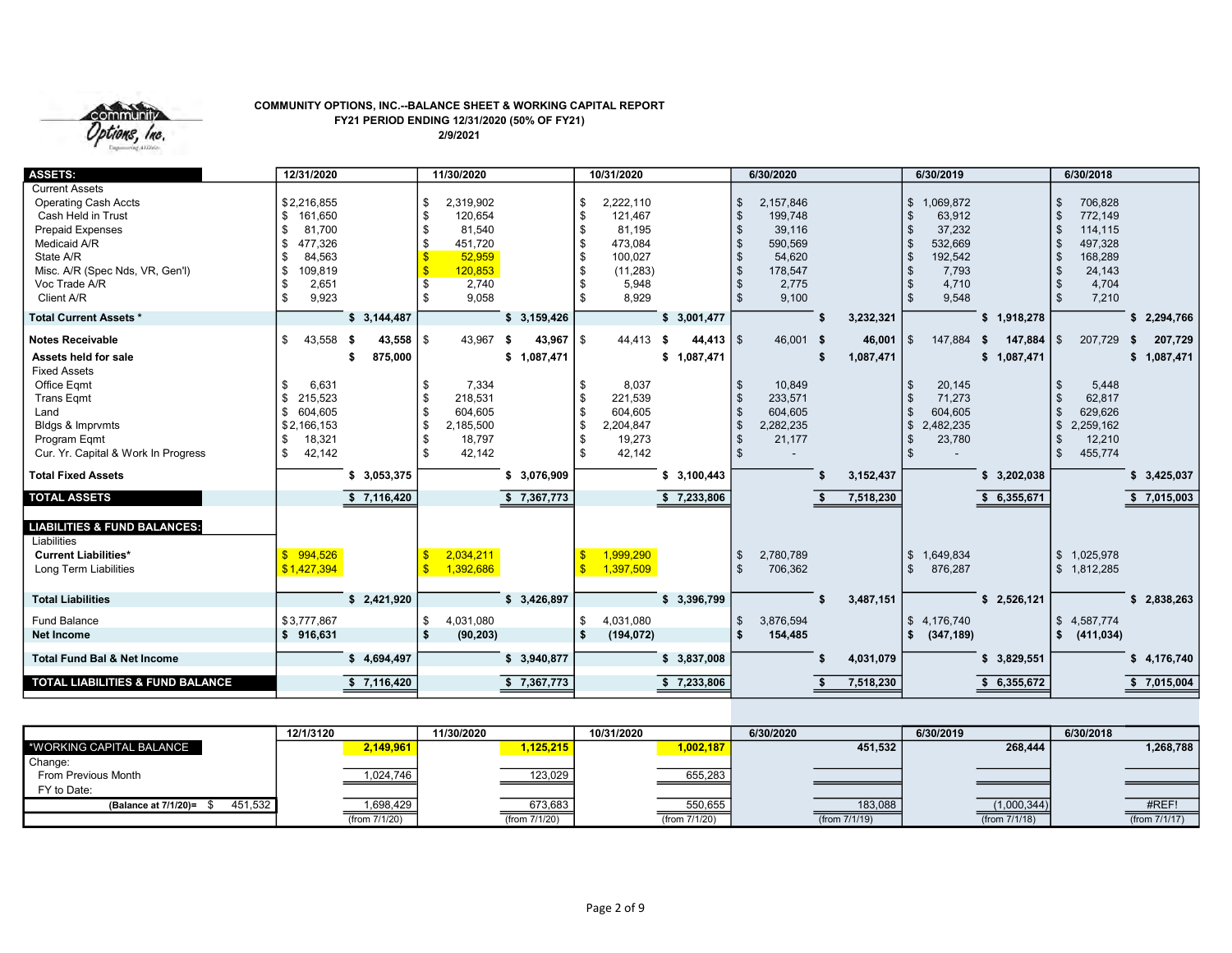| <b>COMMUNITY OPTIONS, INC.</b>         | FY21 Initial Budget-- Revenue & Expense by Program      | As of 12/31/2020                                      |      |                                                       |                                                            |                                                           |                                                  | 2/9/2021                                         |                                                            |
|----------------------------------------|---------------------------------------------------------|-------------------------------------------------------|------|-------------------------------------------------------|------------------------------------------------------------|-----------------------------------------------------------|--------------------------------------------------|--------------------------------------------------|------------------------------------------------------------|
| <b>ITEM</b>                            | <b>REVENUE:</b><br><b>FY21</b><br><b>INITIAL BUDGET</b> | <b>REVENUE:</b><br><b>FY21</b><br><b>ACTUAL MONTH</b> |      | <b>REVENUE:</b><br><b>FY21</b><br><b>ACTUAL Y T D</b> | <b>REVENUE:</b><br><b>ACT--&gt;BUD</b><br><b>%% CHANGE</b> | <b>EXPENSE:</b><br><b>FY2021</b><br><b>INITIAL BUDGET</b> | <b>EXPENSE:</b><br>FY2021<br><b>ACTUAL MONTH</b> | <b>EXPENSE:</b><br>FY2021<br><b>ACTUAL Y T-D</b> | <b>EXPENSES:</b><br>ACTUAL21/<br><b>BUD21</b><br>%% CHANGE |
| <b>TOTAL ALL PROGRAMS</b>              | 8,060,439                                               | 1,660,129                                             |      | 4,679,570                                             | 58%                                                        | 8,148,919                                                 | 653,289                                          | 3,762,939                                        | 46.2%                                                      |
| <b>Without Children &amp; Family:</b>  |                                                         |                                                       |      |                                                       |                                                            |                                                           |                                                  |                                                  |                                                            |
| <b>REVENUE BUDGET / MONTH / YTD</b>    | \$<br>7,486,145                                         | 1,628,631 \$                                          |      | 4,441,784                                             |                                                            |                                                           |                                                  |                                                  |                                                            |
| <b>EXPENSE BUDGET MONTH / YTD</b>      | \$<br>7,633,691                                         | 633,566                                               | - \$ | 3,573,244                                             |                                                            |                                                           |                                                  |                                                  |                                                            |
| SURPLUS/(DEFICIT) BUDGET / MONTH / YTD | \$<br>(147, 546)                                        | 995,065                                               | 5    | 868,540                                               |                                                            |                                                           |                                                  |                                                  |                                                            |
| <b>CHILDREN/FAMILY SVCS:</b>           |                                                         |                                                       |      |                                                       |                                                            |                                                           |                                                  |                                                  |                                                            |
| <b>EARLY INTERVENTION UNICORN</b>      | 140,607                                                 | 6,813                                                 |      | 37,233                                                | 26.5%                                                      | 173,239                                                   | 14,041                                           | 78,190                                           | 45.1%                                                      |
| EARLY INTRVNTN CONTRACT DIRECT         | 41,553                                                  | $\blacksquare$                                        |      | 43,395                                                | 104.4%                                                     | 25,000                                                    | 0                                                | $\mathbf 0$                                      | 0.0%                                                       |
| <b>MEDICAID EI</b>                     | $\overline{0}$                                          |                                                       |      | $\mathbf 0$                                           | #DIV/0!                                                    | $\mathbf{0}$                                              | 0                                                | $\mathbf 0$                                      | #DIV/0!                                                    |
| <b>EARLY INTERV INS TRUST</b>          | 12,550                                                  | ٠                                                     |      | 3,250                                                 | 25.9%                                                      | 9,885                                                     | $\mathbf{0}$                                     | 300                                              | $3.0\%$                                                    |
| EARLY INTERV INS TRUST/BROKER          | 2,134                                                   |                                                       |      | 553                                                   | 25.9%                                                      | $\Omega$                                                  | 0                                                | $\Omega$                                         | #DIV/0!                                                    |
| <b>SUBTOTAL E/I</b>                    | 196,844                                                 | 6,813                                                 |      | 84,431                                                | 42.9%                                                      | 208,124                                                   | 14,041                                           | 78,490                                           | 37.7%                                                      |
| <b>FSS PROGRAM:</b>                    |                                                         |                                                       |      |                                                       |                                                            |                                                           |                                                  |                                                  |                                                            |
| <b>DIRECT FAMILY</b>                   | 113,793                                                 | 13,873                                                |      | 42,916                                                | 37.7%                                                      | 113,793                                                   | 5,381                                            | 48,297                                           | 42.4%                                                      |
| PROGRAM MSO, C/M                       | 112,342                                                 | 10,324                                                |      | 59,922                                                | 53.3%                                                      | 58,162                                                    | 5,132                                            | 29,167                                           | 50.1%                                                      |
| <b>SUBTOTAL FSSP</b>                   | 226,135                                                 | 24,197                                                |      | 102,838                                               | 45.5%                                                      | 171,955                                                   | 10,513                                           | 77,464                                           | 45.0%                                                      |
| CHILDRENS' EXTENSIVE SUP(CES)          | 79.157                                                  | 488                                                   |      | 7,121                                                 | 9.0%                                                       | 79,157                                                    | (9, 110)                                         | 6,820                                            | 8.6%                                                       |
| <b>SUBT CHILD/FAMILY SVCS</b>          | 502,135                                                 | 31,498                                                |      | 194,390                                               | 38.7%                                                      | 459,236                                                   | 15,444                                           | 162,774                                          | $\blacktriangleleft$                                       |
| <b>PROGRAM ADMIN/OTHER:</b>            |                                                         |                                                       |      |                                                       |                                                            |                                                           |                                                  |                                                  |                                                            |
| EARLY INTER-ADMIN CONTRACT             | 72,159                                                  | $\Omega$                                              |      | 43,395                                                | 60.1%                                                      | 55,678                                                    | 4,276                                            | 26,903                                           | 48.3%                                                      |
| <b>DEPRECIATION</b>                    |                                                         |                                                       |      |                                                       |                                                            | 314                                                       | 3                                                | 18                                               | 5.7%                                                       |
| SUBT PROGRAM ADMIN/OTHER               | 72,159                                                  | 0                                                     |      | 43,395                                                | 60.1%                                                      | 55,992                                                    | 4,279                                            | 26,921                                           | 48.1%                                                      |
| SUBTOTAL CHILD/FAMILY SVCS             | 574,294                                                 | 31498.02                                              |      | 237,785                                               | 41.4%                                                      | 515,228                                                   | 19,723                                           | 189,695                                          | 36.8%                                                      |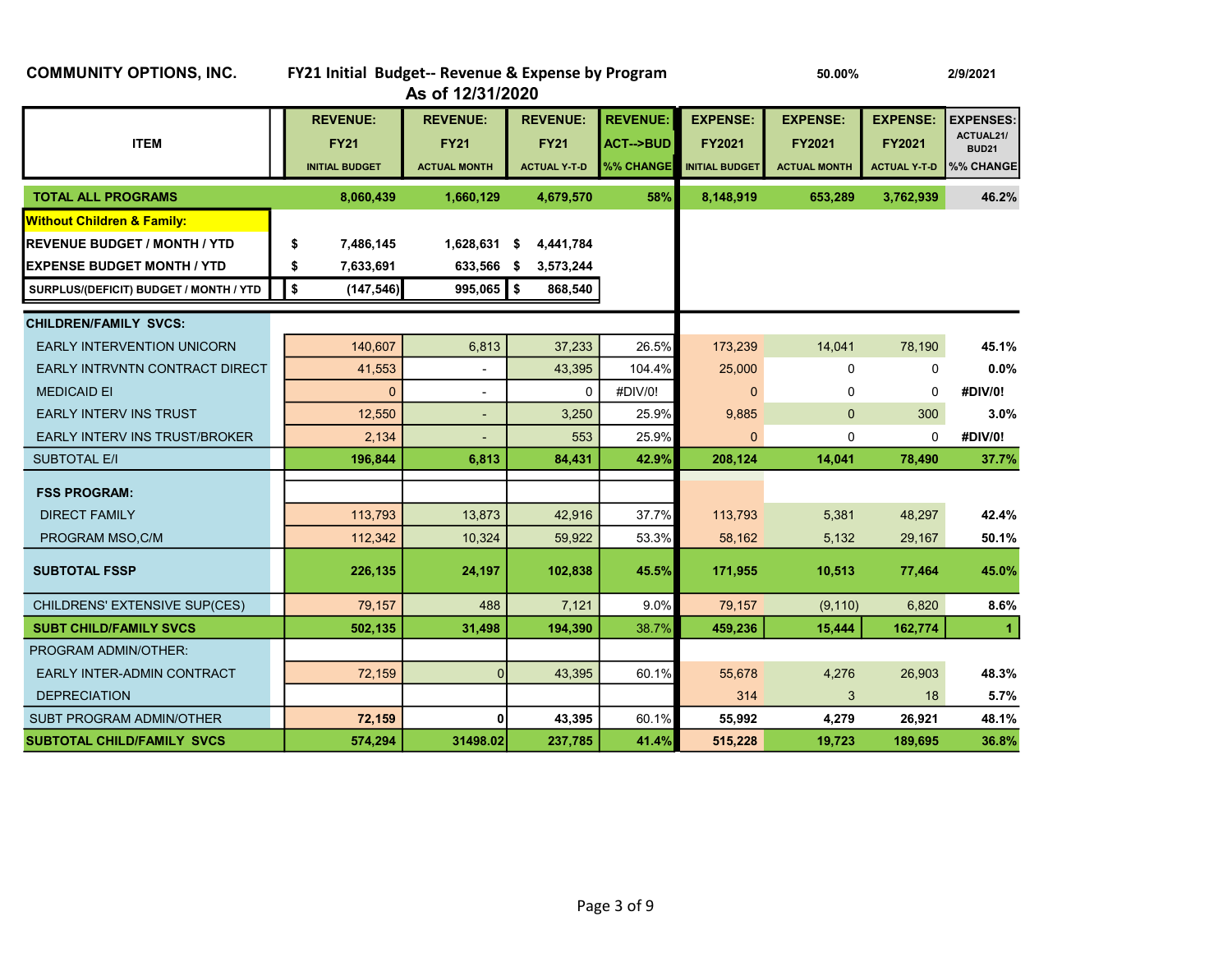| <b>REVENUE:</b>                                     |           | <b>REVENUE:</b>                    | <b>REVENUE:</b>                    |                                                     |                                                           |                                                         |                                                  |                                                            |
|-----------------------------------------------------|-----------|------------------------------------|------------------------------------|-----------------------------------------------------|-----------------------------------------------------------|---------------------------------------------------------|--------------------------------------------------|------------------------------------------------------------|
| <b>ITEM</b><br><b>FY21</b><br><b>INITIAL BUDGET</b> |           | <b>FY21</b><br><b>ACTUAL MONTH</b> | <b>FY21</b><br><b>ACTUAL Y T D</b> | <b>REVENUE:</b><br><b>ACT--&gt;BUD</b><br>%% CHANGE | <b>EXPENSE:</b><br><b>FY2021</b><br><b>INITIAL BUDGET</b> | <b>EXPENSE:</b><br><b>FY2021</b><br><b>ACTUAL MONTH</b> | <b>EXPENSE:</b><br>FY2021<br><b>ACTUAL Y T D</b> | <b>EXPENSES:</b><br>ACTUAL21/<br><b>BUD21</b><br>%% CHANGE |
| <b>DAY/SLS PROGRAM:</b>                             |           |                                    |                                    |                                                     |                                                           |                                                         |                                                  |                                                            |
| <b>MEDICAID DAY SVCS</b>                            | 992,886   | 63,796                             | 385,439                            | 38.8%                                               |                                                           |                                                         |                                                  |                                                            |
| MED SUPPORTED LVG SVCS                              | 663,648   | 29,788                             | 192,180                            | 29.0%                                               |                                                           |                                                         |                                                  |                                                            |
| STATE SUPPORTED LVG SVCS                            | 91,618    | 3,839                              | 3,839                              | 4.2%                                                |                                                           |                                                         |                                                  |                                                            |
| <b>OBSS SVCS</b>                                    | 14,330    | 518                                | 518                                | 3.6%                                                |                                                           |                                                         |                                                  |                                                            |
| <b>MONTROSE PROD REV</b>                            | 12,016    | $\overline{\phantom{a}}$           | 3,120                              | 26.0%                                               |                                                           |                                                         |                                                  |                                                            |
| DELTA/ASPEN CREST PROD REV                          | 4.979     | $\blacksquare$                     | 1.906                              | 38.3%                                               | 334,270                                                   | 17,289                                                  | 108,701                                          | 32.5%                                                      |
| <b>JOB COACH</b>                                    | 14,632    | ٠                                  | 688                                | 4.7%                                                |                                                           |                                                         |                                                  |                                                            |
| <b>SCHOOL DAY</b>                                   | 5,722     | 2,643                              | 9,813                              | 171.5%                                              |                                                           |                                                         |                                                  |                                                            |
| <b>SECOND IMPRESSIONS</b>                           | 74,651    | 2,639                              | 19,080                             | 25.6%                                               | 147,485                                                   | 12,716                                                  | 36,050                                           | 24.4%                                                      |
| <b>PARK PLACE</b>                                   |           |                                    |                                    |                                                     | 382,275                                                   | 30,382                                                  | 160,081                                          | 41.9%                                                      |
| PARK PLACE SE                                       |           |                                    |                                    |                                                     | 173,459                                                   | 10,166                                                  | 70,843                                           | 40.8%                                                      |
| <b>ASPEN CREST SE</b>                               |           |                                    |                                    |                                                     | 26,946                                                    | 104                                                     | 6,324                                            | 23.5%                                                      |
| DAY PRIVATE PAY                                     | 12,653    | ٠                                  | 1,200                              | 9.5%                                                | $\Omega$                                                  | $\mathbf{0}$                                            | $\Omega$                                         | 0.0%                                                       |
| PARK PLACE DEPRECIATION                             |           |                                    |                                    |                                                     | 102,000                                                   | 8,324                                                   | 49,944                                           | 49.0%                                                      |
| DELTA/ASPEN CREST DEPRECIATION                      |           |                                    |                                    |                                                     | 22,710                                                    | 1,955                                                   | 11,730                                           | 51.7%                                                      |
| <b>MONTROSE ADMIN</b>                               |           |                                    |                                    |                                                     | 236,311                                                   | 24,965                                                  | 108,335                                          | 45.8%                                                      |
| DELTA/ASPEN CREST ADMIN                             |           |                                    |                                    |                                                     | 112,990                                                   | 8,404                                                   | 46,601                                           | 41.2%                                                      |
| <b>SUBT DAY/SLS PROGRAM SVCS</b>                    | 1,887,135 | 103,222                            | 617,781                            | 32.7%                                               | 1,538,446                                                 | 114,305                                                 | 598,609                                          | 38.9%                                                      |
| <b>SLS PERSONAL CARE/ SUPPORT:</b>                  |           |                                    |                                    |                                                     |                                                           |                                                         |                                                  |                                                            |
| MED SLS PERS CARE/SUPPORT                           |           |                                    |                                    |                                                     | 163,669                                                   | 13,216                                                  | 95,045                                           | 58.1%                                                      |
| ST SLS PERS CARE/SUPPORT                            |           |                                    |                                    |                                                     | 96,380                                                    | 928                                                     | 19,289                                           | 20.0%                                                      |
| <b>SUBT SLS PERS CARE/SUPPORT:</b>                  |           |                                    |                                    |                                                     | 260,049                                                   | 14,144                                                  | 114,334                                          | 44.0%                                                      |
| <b>SUBT DAY/SLS PROGRAM:</b>                        | 1,887,135 | 103,222                            | 617,781                            | 32.7%                                               | 1,798,495                                                 | 128,449                                                 | 712,943                                          | 39.6%                                                      |

# COMMUNITY OPTIONS, INC. FY21 Initial Budget-- Revenue & Expense by Program 50.00% 2/9/2021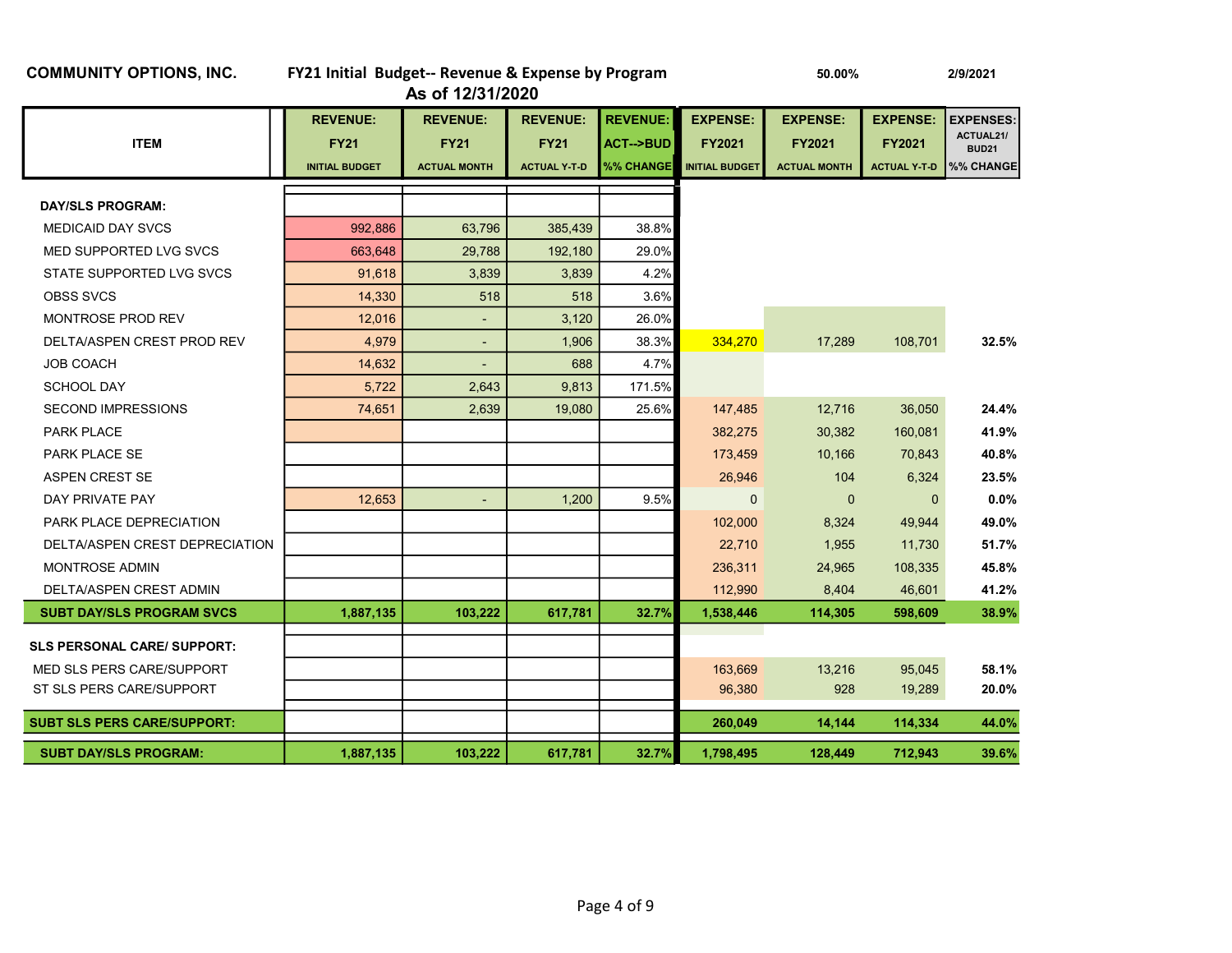| <b>COMMUNITY OPTIONS, INC.</b> |  |  |
|--------------------------------|--|--|
|--------------------------------|--|--|

CONTRACT SERVICES

PROGRAM ADMIN/OTHER:

| <b>COMMUNITY OPTIONS, INC.</b>   | FY21 Initial Budget-- Revenue & Expense by Program |                     |                     |                 | 50.00%                | 2/9/2021            |                     |                           |
|----------------------------------|----------------------------------------------------|---------------------|---------------------|-----------------|-----------------------|---------------------|---------------------|---------------------------|
|                                  |                                                    | As of 12/31/2020    |                     |                 |                       |                     |                     |                           |
|                                  | <b>REVENUE:</b>                                    | <b>REVENUE:</b>     | <b>REVENUE:</b>     | <b>REVENUE:</b> | <b>EXPENSE:</b>       | <b>EXPENSE:</b>     | <b>EXPENSE:</b>     | <b>EXPENSES:</b>          |
| <b>ITEM</b>                      | <b>FY21</b>                                        | <b>FY21</b>         | <b>FY21</b>         | ACT-->BUD       | <b>FY2021</b>         | <b>FY2021</b>       | <b>FY2021</b>       | ACTUAL21/<br><b>BUD21</b> |
|                                  | <b>INITIAL BUDGET</b>                              | <b>ACTUAL MONTH</b> | <b>ACTUAL Y T D</b> | %% CHANGE       | <b>INITIAL BUDGET</b> | <b>ACTUAL MONTH</b> | <b>ACTUAL Y T D</b> | %% CHANGE                 |
|                                  |                                                    |                     |                     |                 |                       |                     |                     |                           |
| <b>RESIDENTIAL PROGRAM:</b>      |                                                    |                     |                     |                 |                       |                     |                     |                           |
| <b>MEDICAID RESIDENTIAL SVCS</b> |                                                    |                     |                     |                 |                       |                     |                     |                           |
| <b>VISTA VIEW GH</b>             | 377,694                                            | 32,211              | 191,044             | 50.6%           | 361,170               | 28,452              | 177,812             | 49.2%                     |
| CASCADE GH                       | 353,537                                            | 30,453              | 175,961             | 49.8%           | 309,521               | 26,996              | 153,844             | 49.7%                     |
| <b>HILLVIEW GH</b>               | 539,238                                            | 46,276              | 275,366             | 51.1%           | 523,438               | 55,214              | 270,696             | 51.7%                     |
| GLENCOE GH--CLOSED OCT20         | 87,417                                             | ٠                   | 90,731              | 103.8%          | 79,470                | 4,722               | 98,729              | 124.2%                    |
| <b>CANYONVIEW GH</b>             | 443,506                                            | 42,683              | 232,758             | 52.5%           | 421,394               | 35,293              | 211,280             | 50.1%                     |
| UTE HOUSE GH                     | 509,225                                            | 39,963              | 231,941             | 45.5%           | 434,659               | 44,934              | 240,844             | 55.4%                     |
| <b>SUBTOTAL GRP HMS</b>          | 2,310,616                                          | 191,585             | 1,197,801           | 51.8%           | 2,129,652             | 195,611             | 1,153,205           | 54.1%                     |

MONTROSE PCA BILLING **197,277** 16,708 99,172 50.3% 269,786 20,961 119,180 44.2% DELTA PCA BILLING 318,536 27,545 169,515 53.2% 247,498 21,315 121,910 49.3% HOST HOME SVCS 1,118,013 88,751 490,413 43.9% 647,640 60,279 328,395 50.7% HOST HM ADMIN **1.265 20,443 1.265 43.9%**  $\texttt{SUBT~PCA/HH} \quad \texttt{3} \quad \texttt{1},633,827 \texttt{2} \quad \texttt{133,004} \quad \texttt{759,101} \quad \texttt{46.5\%} \quad \texttt{1,234,245} \quad \texttt{103,820} \quad \texttt{599,928} \quad \texttt{48.6\%}$ 

SUBT RESID PROGRAM **52.1%** 4,654,843 382,473 382,473 49.5% 3,363,897 299,431 1,753,133 52.1%

 OHCDS (Prof Svc) 15,000 680 2,282 15.2% SUBT CONTRACT SERVICES 15,000 680 2,282 15.2% 114,108

RESID ADMIN/SUPPORT **12.6 CONTROLLER SETTING A CONTROLLER SETTING A CONTROLLER SETTING A CONTROLLER SUPPORT** 41.6% MONTROSE MEDICAL SUPPORTS NEWSLET AND RELEASE AND RELEASE A LOCAL SUPPORTS NEWSLET AND RELEASE AND RELEASE AND DELTA MEDICAL SUPPORTS 89,158 2,971 26,695 29.9% OTHER(Clt Vacation Clearing) and the control of the control of the control of the control of the control of the control of the control of the control of the control of the control of the control of the control of the contr RESID DEPRECIATION 102,000 8,466 50,796 49.8% SUBT PROGRAM ADMIN/OTHER:  $\begin{vmatrix} 0 & 0 & 0 \end{vmatrix}$  0 0 0.0% 453,746 23,543 184,161 40.6% SUBT RESIDENTIAL PROGRAM: 4,654,843 382,473 2,303,721 49.5% 3,832,643 323,654 1,939,576 50.6% SUBTOTAL ADULT SVCS: 6,541,978 | 485,695 | 2,921,502 | 44.7% | 5,631,138 452,103 2,652,519 47.1%

ALL REIMBURSED MEDICAL **20,000** 20,000 999 2,013 10.1% HUD 10,000 886 5,316 53.2% CLIENT R/B 680,400 56,000 339,491 49.9%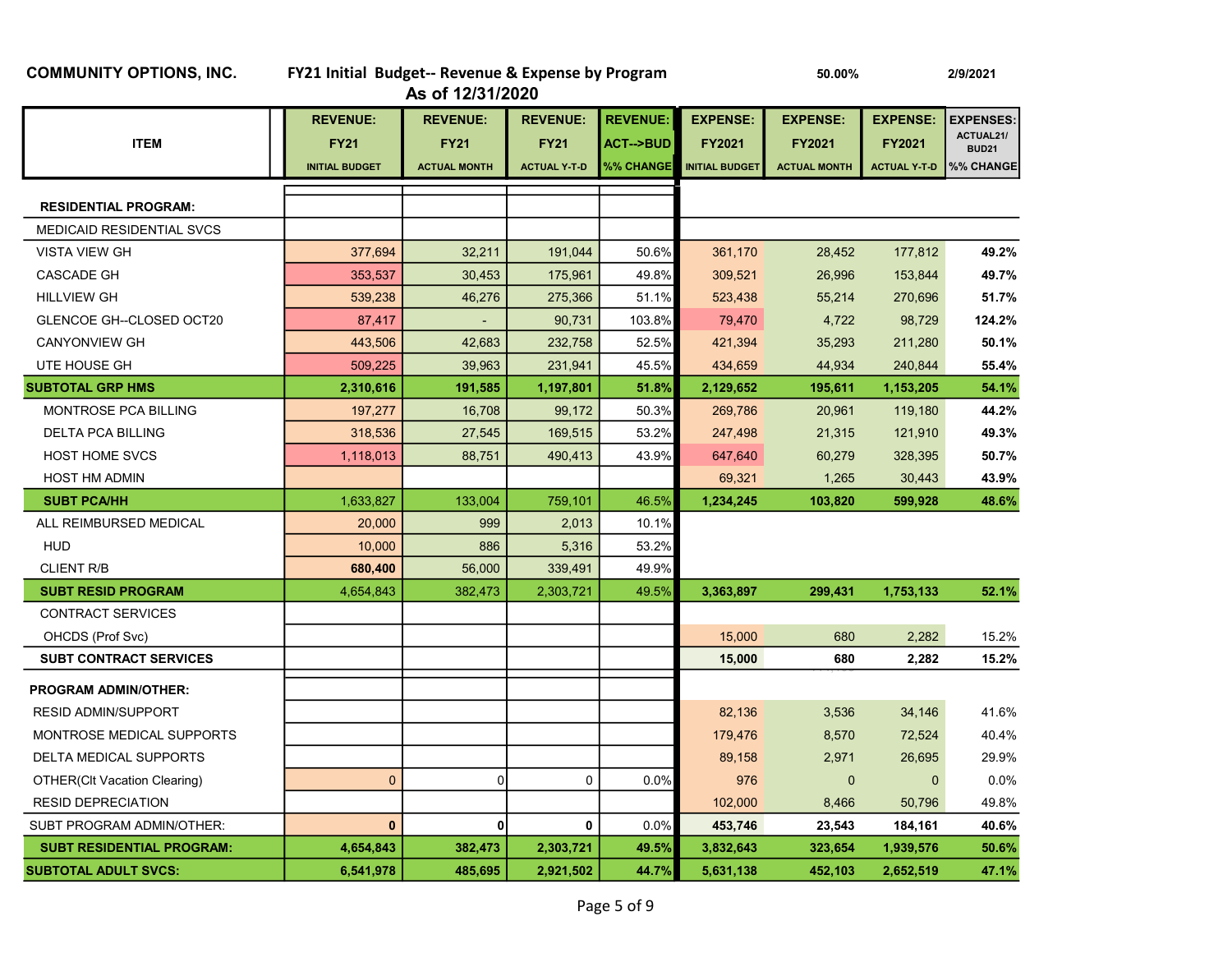| <b>COMMUNITY OPTIONS, INC.</b>      | FY21 Initial Budget-- Revenue & Expense by Program      | As of 12/31/2020                                      |                                                       |                                                     |                                                           | 50.00%                                                  |                                                         | 2/9/2021                                                   |  |
|-------------------------------------|---------------------------------------------------------|-------------------------------------------------------|-------------------------------------------------------|-----------------------------------------------------|-----------------------------------------------------------|---------------------------------------------------------|---------------------------------------------------------|------------------------------------------------------------|--|
| <b>ITEM</b>                         | <b>REVENUE:</b><br><b>FY21</b><br><b>INITIAL BUDGET</b> | <b>REVENUE:</b><br><b>FY21</b><br><b>ACTUAL MONTH</b> | <b>REVENUE:</b><br><b>FY21</b><br><b>ACTUAL Y T D</b> | <b>REVENUE:</b><br><b>ACT--&gt;BUD</b><br>%% CHANGE | <b>EXPENSE:</b><br><b>FY2021</b><br><b>INITIAL BUDGET</b> | <b>EXPENSE:</b><br><b>FY2021</b><br><b>ACTUAL MONTH</b> | <b>EXPENSE:</b><br><b>FY2021</b><br><b>ACTUAL Y-T-D</b> | <b>EXPENSES:</b><br>ACTUAL21/<br><b>BUD21</b><br>%% CHANGE |  |
| <b>CASE MANAGEMENT:</b>             |                                                         |                                                       |                                                       |                                                     |                                                           |                                                         |                                                         |                                                            |  |
| <b>ADULT C/M</b>                    |                                                         |                                                       |                                                       |                                                     |                                                           |                                                         |                                                         |                                                            |  |
| <b>TCM-ADULTS</b>                   | 316,711                                                 | 28,840                                                | 176,382                                               | 55.7%                                               | 337,128                                                   | 30,024                                                  | 167,632                                                 | 49.7%                                                      |  |
| <b>CHILDREN'S SVC COORDINATION</b>  |                                                         |                                                       |                                                       |                                                     |                                                           |                                                         |                                                         |                                                            |  |
| CS MGMT(STATE)                      | 15,011                                                  | $\overline{\phantom{a}}$                              | $\overline{\phantom{a}}$                              | 0.0%                                                |                                                           |                                                         |                                                         |                                                            |  |
| EI SVC COORDINATORS                 | 61,561                                                  | $\overline{\phantom{a}}$                              | 37,340                                                | 60.7%                                               | 104,732                                                   | 7,791                                                   | 45,131                                                  | 43.1%                                                      |  |
| CM ADMIN FEES (New 7/20)            | 104.027                                                 | $\overline{\phantom{a}}$                              |                                                       | 0.0%                                                |                                                           |                                                         |                                                         |                                                            |  |
| <b>EARLY INTERV INS TRUST/SC</b>    | 5,388                                                   | 328                                                   | 655                                                   | 12.2%                                               |                                                           |                                                         |                                                         |                                                            |  |
| <b>TCM-EARLY INTERVENTION</b>       | 42,000                                                  | 3,315                                                 | 13,488                                                | 32.1%                                               |                                                           |                                                         |                                                         |                                                            |  |
| OTHER--DRAWER FUND                  | $\Omega$                                                | $\blacksquare$                                        | ٠                                                     | #DIV/0!                                             | 1,800                                                     | $\mathbf{0}$                                            | $\mathbf{0}$                                            | 0.0%                                                       |  |
| <b>DEPRECIATION</b>                 |                                                         |                                                       |                                                       |                                                     | 500                                                       | $\mathbf{0}$                                            | $\Omega$                                                | 0.0%                                                       |  |
| <b>SUBTOTAL CS MGMT</b>             | 544.698                                                 | 32,483                                                | 227,865                                               | 41.8%                                               | 444,160                                                   | 37,815                                                  | 212,763                                                 | 47.9%                                                      |  |
| <b>TRANSPORTATION SVCS/SUPPORT:</b> |                                                         |                                                       |                                                       |                                                     |                                                           |                                                         |                                                         |                                                            |  |
| <b>TRANS</b>                        | 191,757                                                 | 11,090                                                | 50,624                                                | 26.4%                                               | 426,522                                                   | 28,939                                                  | 161,230                                                 | 37.8%                                                      |  |
| OTHER(Vehicle sales, Insurance)     | $\overline{0}$                                          |                                                       |                                                       | #DIV/0!                                             |                                                           |                                                         |                                                         |                                                            |  |
| <b>DEPRECIATION</b>                 |                                                         |                                                       |                                                       |                                                     | 50,000                                                    | 3,076                                                   | 18,456                                                  | 36.9%                                                      |  |
| SUBTOT TRANS(IN-HOUSE)              | 191,757                                                 | 11,090                                                | 50,624                                                | 26.4%                                               | 476,522                                                   | 32,015                                                  | 179,686                                                 | 37.7%                                                      |  |
| <b>HH TRANS PURCHASE SVCS</b>       |                                                         |                                                       |                                                       |                                                     | 18,000                                                    | 3.076                                                   | 18,456                                                  | 102.5%                                                     |  |
| <b>SUBTOTAL ALL TRANSPORTATION</b>  | 191,757                                                 | 11,090                                                | 50,624                                                | 26.4%                                               | 494,522                                                   | 35,091                                                  | 198,142                                                 | 40.1%                                                      |  |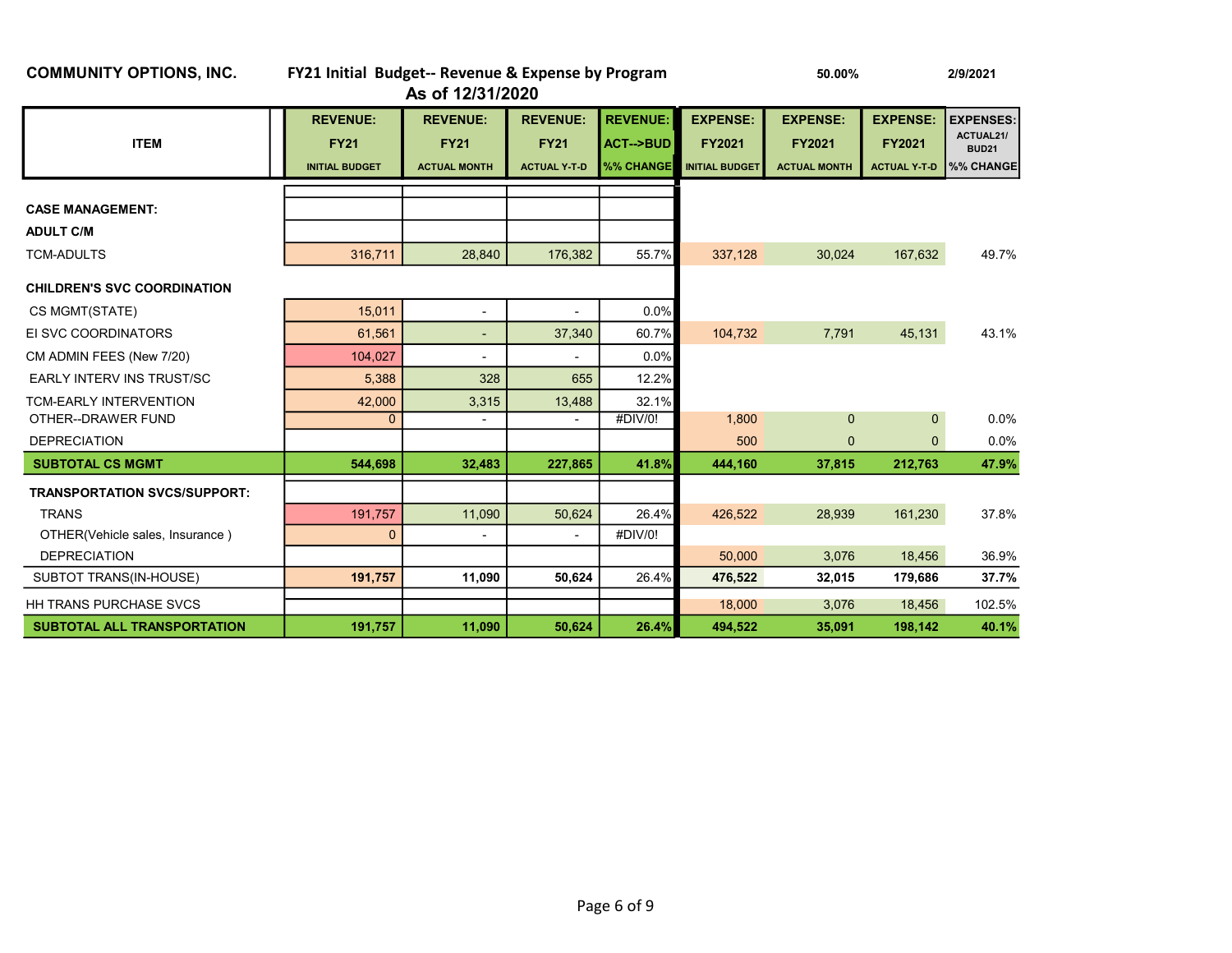|                                   |                       | As of 12/31/2020         |                     |                     |                       |                     |                     |                           |  |  |
|-----------------------------------|-----------------------|--------------------------|---------------------|---------------------|-----------------------|---------------------|---------------------|---------------------------|--|--|
|                                   | <b>REVENUE:</b>       | <b>REVENUE:</b>          | <b>REVENUE:</b>     | <b>REVENUE:</b>     | <b>EXPENSE:</b>       | <b>EXPENSE:</b>     | <b>EXPENSE:</b>     | <b>EXPENSES:</b>          |  |  |
| <b>ITEM</b>                       | <b>FY21</b>           | <b>FY21</b>              | <b>FY21</b>         | <b>ACT--&gt;BUD</b> | FY2021                | FY2021              | FY2021              | ACTUAL21/<br><b>BUD21</b> |  |  |
|                                   | <b>INITIAL BUDGET</b> | <b>ACTUAL MONTH</b>      | <b>ACTUAL Y T D</b> | <b>%% CHANGE</b>    | <b>INITIAL BUDGET</b> | <b>ACTUAL MONTH</b> | <b>ACTUAL Y T D</b> | %% CHANGE                 |  |  |
|                                   |                       |                          |                     |                     |                       |                     |                     |                           |  |  |
| <b>ADMINISTRATION/SUPPORT:</b>    |                       |                          |                     |                     |                       |                     |                     |                           |  |  |
| <b>SGF &amp; ADMIN PAYMENTS</b>   | 52,064                | 2,226                    | 15,317              | 29.4%               |                       |                     |                     |                           |  |  |
| <b>CCB ADMIN PAYMENTS</b>         | 56,421                | $\blacksquare$           | $\overline{a}$      | 0.0%                |                       |                     |                     |                           |  |  |
| EI CONTRACT INDIRECT (10%)        | 17,527                | $\blacksquare$           | 12,413              | 70.8%               |                       |                     |                     |                           |  |  |
| <b>BUSINESS OPERATIONS</b>        | $\mathbf 0$           | 986                      | 20,541              | #DIV/0!             | 472,358               | 38,614              | 221,210             | 46.8%                     |  |  |
| <b>MAINTENANCE</b>                |                       |                          |                     |                     | 106,102               | 9,313               | 63,934              | 60.3%                     |  |  |
| <b>SAFETY</b>                     | $\mathbf 0$           | $\overline{\phantom{a}}$ |                     | #DIV/0!             | 32,719                | 2,681               | 15,907              | 48.6%                     |  |  |
| <b>TRAINING</b>                   |                       |                          |                     |                     | 43,206                | 1,010               | 14,823              | 34.3%                     |  |  |
| HR.                               |                       | $\overline{\phantom{m}}$ |                     | #DIV/0!             | 167,973               | 9,468               | 80,566              | 48.0%                     |  |  |
| I.T. SUPPORT                      |                       |                          |                     |                     | 140,714               | 11,666              | 61,874              | 44.0%                     |  |  |
| <b>FUNDRAISING</b>                |                       | $\blacksquare$           |                     | #DIV/0!             | 23,800                | 4,249               | 10,041              | 42.2%                     |  |  |
| <b>DEPRECIATION</b>               |                       |                          |                     |                     | 22,000                | 1,710               | 10,260              | 46.6%                     |  |  |
| <b>SUBTOTAL ADMIN/SUPPORT</b>     | 126,012               | 3,212                    | 48,271              | 38.3%               | 1,008,872             | 78,711              | 478,615             | 47.4%                     |  |  |
| <b>LOCAL &amp; OTHER:</b>         |                       |                          |                     |                     |                       |                     |                     |                           |  |  |
| CITIES & COUNTIES                 | 16,500                | 0                        | 0                   | 0.0%                |                       |                     |                     |                           |  |  |
| IN-KIND                           | 5,000                 | 2,175                    | 4,050               | 81.0%               |                       | 2,175               | 4,050               | #DIV/0!                   |  |  |
| PAYROLL PROTECTION PLAN           | $\mathbf 0$           | 1,048,000                | 1,048,000           | #DIV/0!             |                       |                     |                     |                           |  |  |
| LOCAL-RESTRICTED                  | 10,000                |                          | 36,118              | 361.2%              |                       | 28,401              | 31,517              | #DIV/0!                   |  |  |
| INTEREST INCOME (inc cmu note)    | 2,700                 | 209                      | 1,279               | 47.4%               |                       |                     |                     |                           |  |  |
| VAN LOGOS (RESTRICTED)            | 20,000                | 36,214                   | 46,354              | 231.8%              |                       |                     |                     |                           |  |  |
| OTHER (Plug)                      |                       | n                        | (81)                |                     |                       | (730)               | (7,636)             |                           |  |  |
| OPERATING PROJECTS                |                       |                          |                     |                     | 55,000                | 0                   | 3,274               | 6.0%                      |  |  |
| <b>FUNDRAISING (UNRESTRICTED)</b> | 25,000                | 9,553                    | 57,801              | 231.2%              |                       |                     |                     |                           |  |  |
| <b>CAPITAL CAMPAIGN</b>           | 2,500                 | n                        | 0                   | 0.0%                |                       |                     |                     |                           |  |  |
| <b>SUBTOTAL LOCAL &amp; OTHER</b> | 81,700                | 1,096,151                | 1,193,522           | 1460.9%             | 55,000                | 29,846              | 31,205              | 56.7%                     |  |  |
|                                   |                       |                          |                     |                     |                       |                     |                     |                           |  |  |
| <b>TOTAL ALL PROGRAMS</b>         | 8,060,439             | 1,660,129                | 4,679,570           | 58.1%               | 8,148,919             | 653,289             | 3,762,939           | 46.2%                     |  |  |
| <b>TOTAL ALL PROGR, ADJ'D</b>     | 8,060,439             | 1,660,129                | 4,679,570           | 58.1%               | 8,148,919             | 653,289             | 3,762,939           | 46.2%                     |  |  |

### COMMUNITY OPTIONS, INC. FY21 Initial Budget-- Revenue & Expense by Program 50.00% 2/9/2021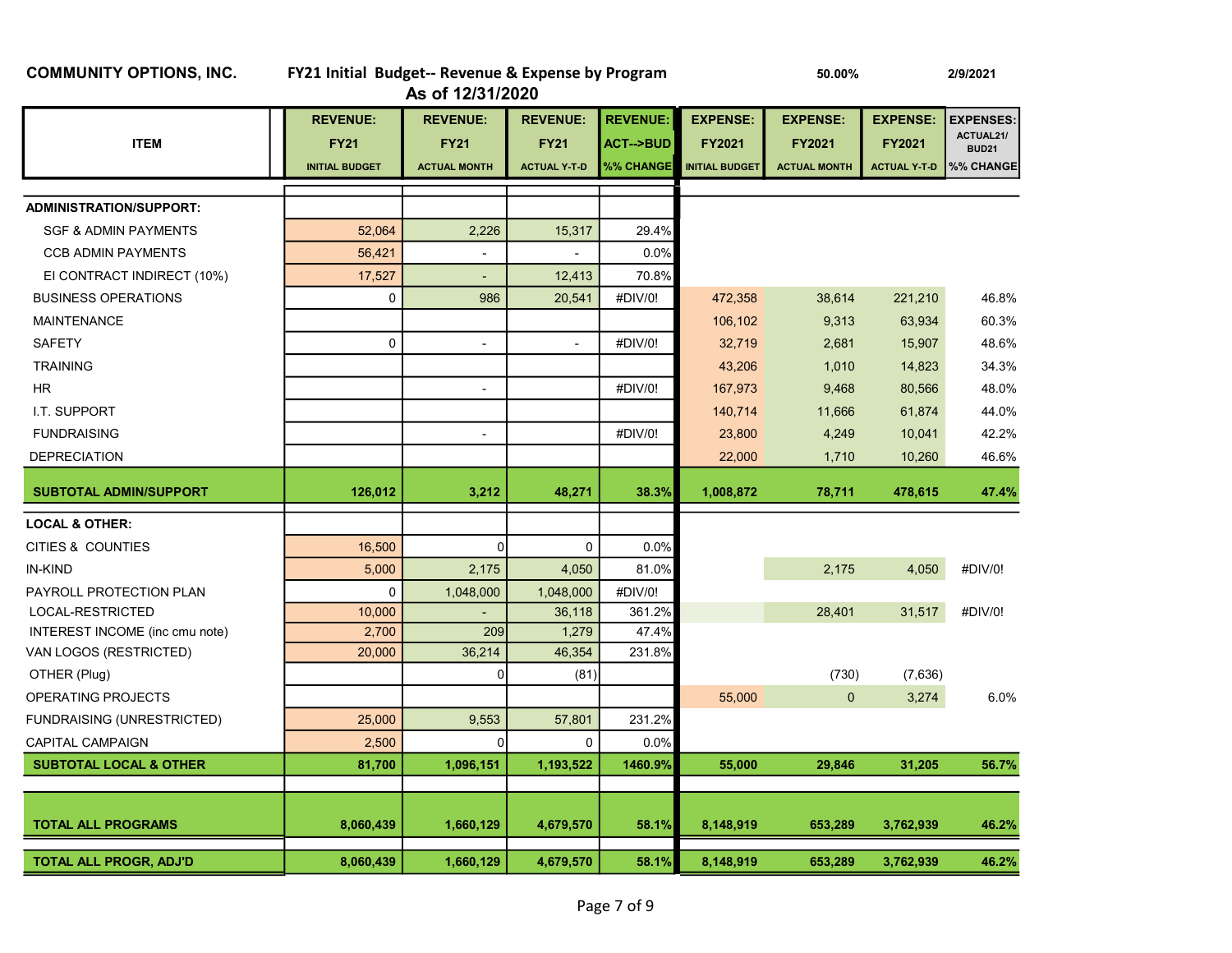### COMMUNITY OPTIONS, INC. FY21 Initial Budget-- Revenue & Expense by Program 50.00% 50.00% 2/9/2021 As of 12/31/2020 REVENUE: REVENUE: REVENUE: REVENUE: EXPENSE: EXPENSE: EXPENSE: EXPENSES: ITEM FY21 FY21 FY21 ACT-->BUD FY2021 FY2021 FY2021 ACTUAL21/ BUD21 INITIAL BUDGET ACTUAL MONTH ACTUAL Y-T-D %% CHANGE INITIAL BUDGET ACTUAL MONTH ACTUAL Y-T-D %% CHANGE REVENUE: REVENUE: REVENUE: REVENUE: ITEM FY21 FY21 FY21 ACT-->BUD INITIAL BUDGET ACTUAL MONTH ACTUAL Y-T-D %

REVENUE BUDGET TO ACTUAL COMPARATIVE  $\begin{vmatrix} 8,060,439 & 1,660,129 & 4,679,570 & 58.1\% \end{vmatrix}$ EXPENSE BUDGET TO ACTUAL COMPARATIVE  $\begin{vmatrix} 8,148,919 \end{vmatrix}$  653,289  $\begin{vmatrix} 3,762,939 \end{vmatrix}$  46.2% SURPLUS/(DEFICIT) (88,480) 1,006,840 916,631 1036.0%